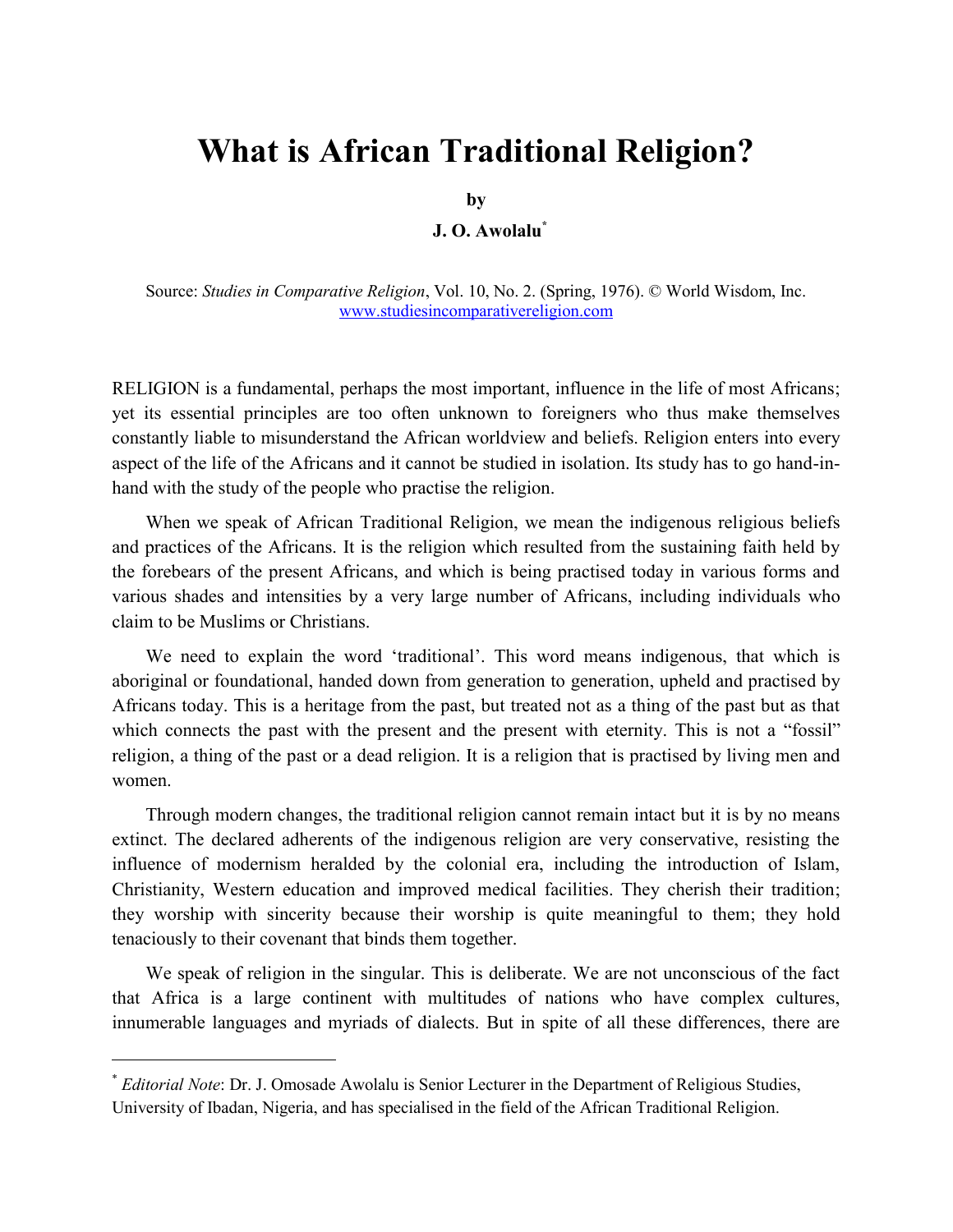many basic similarities in the religious systems—everywhere there is the concept of God (called by different names); there is also the concept of divinities and/or spirits as well as beliefs in the ancestral cult. Every locality may and does have its own local deities, its own festivals, its own name or names for the Supreme Being, but in essence the pattern is the same. There is that noticeable "Africanness" in the whole pattern. Here we disagree with John Mbiti who chooses to speak of the religion in the plural "because there are about one thousand African peoples (tribes), and each has its own religious system ..."<sup>1</sup>

#### **Peculiarities of the Religion**

This is a religion that is based mainly on oral transmission. It is not written on paper but in peoples" hearts, minds, oral history, rituals, shrines and religious functions.

It has no founders or reformers like Gautama the Buddha, Asoka, Christ, or Muhammad. It is not the religion of one hero.

It has no missionaries, or even the desire to propagate the religion, or to proselytise. However, the adherents are loyal worshippers and, probably because of this, Africans who have their roots in the indigenous religion, find it difficult to sever connection with it.

## **Foreign Theorists and Investigators**

 $\overline{\phantom{a}}$ 

Before we had foreign investigators to give the world an idea of what the religious beliefs of the Africans looked like, there were theorists who have never been in Africa but who regarded it as the "Dark Continent" where people had no idea of God and where the Devil in all his abysmal, grotesque and forbidden features, armed to the teeth and with horns complete, held sway.<sup>2</sup> These theorists had fantastic tales to tell about Africa. And one such tale was recorded in a Berlin journal which Leo Frobenius read before he ever visited Africa to see things for himself. Among other things it said:

Before the introduction of genuine faith and higher standards of culture by the Arabs, the natives had neither political organization nor strictly speaking any religion ....Therefore, in examining the pre-Muhammadan conditions of the negro races, to confine ourselves to the description of their crude fetishism, their brutal and often cannibal customs, their vulgar and repulsive idols and their squalid homes<sup>3</sup>

<sup>&</sup>lt;sup>1</sup> J. S. Mbiti, *African Religions and Philosophy*, Heineman, 1969, p.1.

<sup>2</sup> E. B. Idowu, *African Traditional Religion*, S.C.M., 1973, p.87.

<sup>3</sup> Leo Frobenius, *The Voice of Africa*, Vol. 1, Hutchison, 1913, p.xll.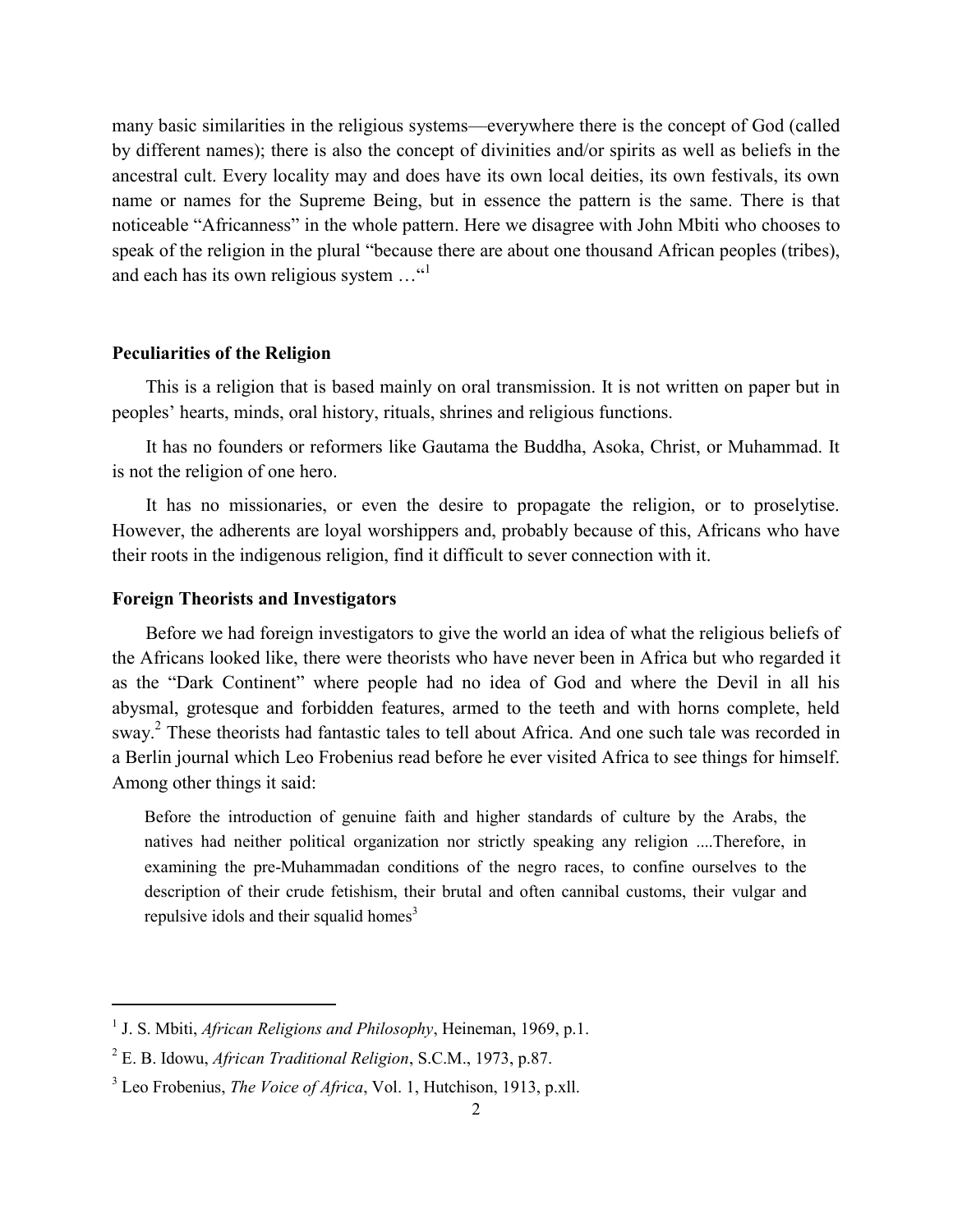And similar to this was the dialogue that took place between Edwin Smith, who had gone out as a missionary to Africa, and Emil Ludwig, an eminent biographer. When Ludwig got to know that Edwin Smith was in Africa as a missionary he was surprised; and in his surprise he asked, "How can the untutored Africans comprehend God ? Deity is a philosophical concept which savages are incapable of framing."<sup>4</sup>

These two quotations show the ignorance, prejudice and pride of these theorists. They did not know, and they never confessed their ignorance about, Africa and the Africans. Hence Professor Idowu aptly describes this period as the "period of ignorance and false certainty" in the study of African Traditional Religion.<sup>5</sup>

But, as a contrast to these theorists, we have genuine seekers after truth who showed their doubts as to whether there could be any people anywhere in the world who were totally devoid of culture and religion, especially with particular reference to the knowledge of the living God. Prominent among such people were Andrew Lang, Archbishop N. Soderblom,<sup>6</sup> and Father Schmidt of Vienna<sup>7</sup>

Father Schmidt, for example, maintains:

…the belief in, and worship of, one supreme deity is universal among all really primitive peoples—the high God is found among them all, not indeed everywhere in the same form or with the same vigour, but still everywhere prominently enough to make his dominant position indubitable. He is by no means a late development or traceable to Christian missionary influences.

Father Schmidt had earlier been working among the Pigmies of the Congo in Central Africa. Such revelations and declarations succeeded in changing the attitude of the Western world concerning the religious beliefs of the so-called pre-literate peoples of the world. At least, they raised doubts in the minds of those who might earlier have accepted the statements of the stay-athome investigators and curio collectors. Thus, while there were some Western scholars attempting to write off Africa as a spiritual desert, "there were, undoubtedly, a few who had the uneasy feeling that the story of a spiritual vacuum for a whole continent of peoples could not be entirely true."<sup>8</sup>

While some scholars admitted that the whole of Africa could not be a spiritual vacuum, they raised doubt as to whether the God that the Africans believed in was the "real God" or their own

 $\overline{a}$ 

<sup>4</sup> E. W. Smith, (ed.), *African Ideas of God*, Edinburgh, 1966, p.1.

<sup>5</sup> See Idowu, *African Traditional Religion*, p.88.

<sup>6</sup> See John Oman, *The Natural and the Supernatural*, C.U.P., 1931, p.485.

<sup>7</sup> See Evans Pritchard, *Theories of Primitive Religion*, 1965, pp.103ff.

<sup>8</sup> Idowu, *op. cit*., p.92.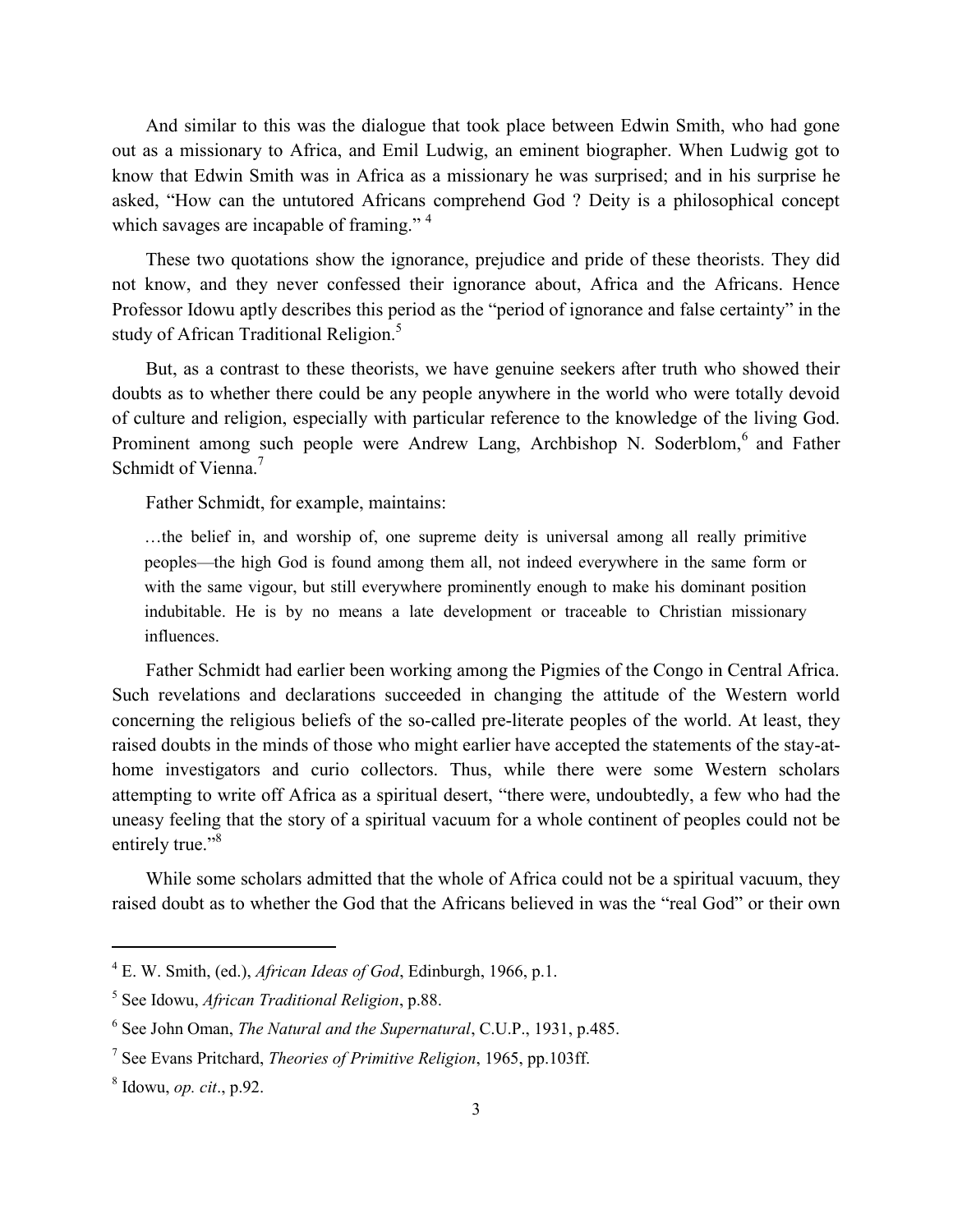God. They started coining expressions like "a high god", or "a Supreme God". A. C. Bouquet, for example, seemed to be expressing the Western mind when he said, "Such a High God hardly differs from the Supreme Being of the 18th century Deists and it is absurd to equate him with the Deity of the Lord's Prayer".<sup>9</sup>

Here we see that Bouquet is propounding a theory of many Supreme Beings in order to place the African God at a lower level than the Deity that he (Bouquet) met in Jesus Christ. This is an intellectual attitude complete with racial pride and prejudice.

But, thank God, there came on the scene a number of investigators who were interested in finding out the truth about religion in Africa. Even here, we should remark that not all of them took the trouble to make thorough investigations—some of them did their research part-time, e.g. the Colonial Civil Servants, the missionaries, the explorers and so on. Others were anthropologists and sociologists who examined religion just by the way. And yet others were theologians and trained, researchers. Several of them did their investigations as best as they could among the peoples whose languages most of them did not understand. Even when interpreters were used, one could not be sure that the interpretation would be accurate. Among the missionaries could be mentioned T. B. Freeman, T. J. Bowen, R. H. Stone<sup>10</sup> and N. Baudin.<sup>11</sup> and of the explorers, R. F. Burton<sup>12</sup> and T. J. Hutchinson.<sup>13</sup>

The noticeable fault among the missionaries was that they were particularly subjective, and they could not see anything good in African Traditional Religion. The impression they had of it was that it was not worth knowing at all and they expected that the religion would soon perish. But they were proved wrong.

The anthropologists were much less inhibited by the dogmas of Christianity than the missionaries. By and large they had a much better perception of African Traditional Religion and they saw the relevance of the system of beliefs for African traditional society. The most prominent were R. S. Rattray,<sup>14</sup> P. A. Talbot,<sup>15</sup> A. B. Ellis,<sup>16</sup> and S. S. Farrow.<sup>17</sup> The most successful of them all, perhaps, was R. S. Rattray whose extensive study of the Ashanti in

 $\overline{a}$ 

<sup>9</sup> C. Bouquet, *Man and Deity*, Heffer, Cambridge, 1933, p.106.

<sup>10</sup> R. H. Stone, *In Africa's Forest and Jungle*, New York, 1899.

<sup>11</sup> Noel Baudin, *Fetishism and Fetish Worshippers*, New York, 1885.

<sup>12</sup> R. F. Burton, *Abeokuta and the Cameroons Nits*, Vol. London, 1863.

<sup>13</sup> T. J. Hutchson, *Impressions of Western Africà*, 1858.

<sup>14</sup> R. S. Rattray, *Religion and Art in Ashanti*, O.U.P., 1927.

<sup>15</sup> P. A. Talbot, *The Peoples of Southern Nigeria*, O.U.P., 1926.

<sup>16</sup> A. B. Ells, *The Ewe/Yoruba Speaking Peoples of the Slave Coast of West Africa*, Chapman, 1894.

<sup>17</sup> S. S. Farrow, *Faith, Fancies and Fetish*, London, S.P.C.K., 1926.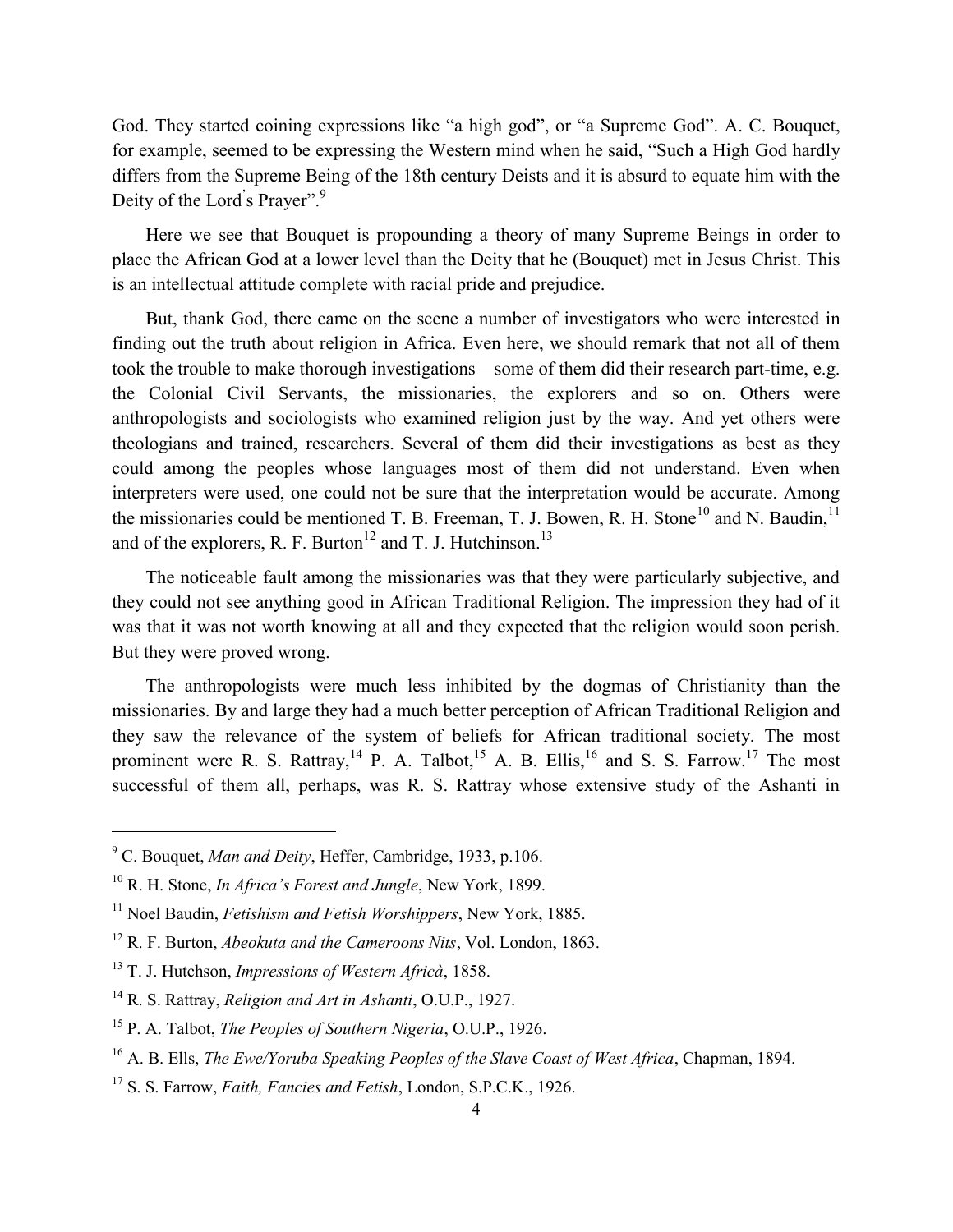present Ghana was based on informed knowledge of their language and the willingness to learn from the people by actually participating in some festivals. One might also give credit to Farrow and Frobenius who did thorough research among the Yoruba of South West Nigeria.

Leo Frobenius refutes the statement made in the journal that he read in Berlin in 1891 (cited above) and said:

I have gone to the Atlantic again and again ....I traversed the regions south of the Sahara, that barrier to the outside world…. But I have failed to find it governed by the insensible fetish. I failed to find power expressed in degenerate bestiality alone….I discovered the souls of these peoples, and found that they were more than humanity's burnt-out husks...<sup>18</sup>

In addition to these eminent men who have attempted a systematic study of African religion should be mentioned the most recent ones like S. F. Nagel who did pioneering work on the Nupe Religion<sup>19</sup> and E. G. Parrinder who has produced several works on African Traditional Religion.<sup>20</sup>

Whatever weaknesses and faults may be noticeable in the works of these foreign investigators and writers, Africans have to give credit to them for their ability to work under hard conditions and to express their thoughts in writings which the present generation of Africans can read, examine and improve upon. In actual fact, some of these early investigators were more careful than some modern ones who appear to know too much theoretical off-the-spot anthropology and sociology, and who just pick from the researches of other people or rush to Africa during the summer flight, interview one or two people and then rush back to produce volumes.

## **Misleading Terms**

While we commend the effort of the foreign investigators for committing to writing their investigations about African Traditional Religion, we need to point out that a great number of them used misleading term in describing the people"s beliefs. Among such terms can be mentioned; primitive, savage, fetishism, *juju*, heathenism, paganism, animism, idolatry, and polytheism.

We need to examine some of these words and bring out their connotations.

(i) *Primitive*: *The New Webster Encylopedic Dictionary* defines *primitive* as "pertaining to the beginning or origin; original; first; old fashioned; characterized by the simplicity of old times.'

<sup>18</sup> L. Frobenius, op. cit., p.xiv.

<sup>&</sup>lt;sup>19</sup> S. F. Nadel, The Nupe Religion, London, 1954.

 $20$  E. G. Parrinder, African Traditional Religion, London, 1954.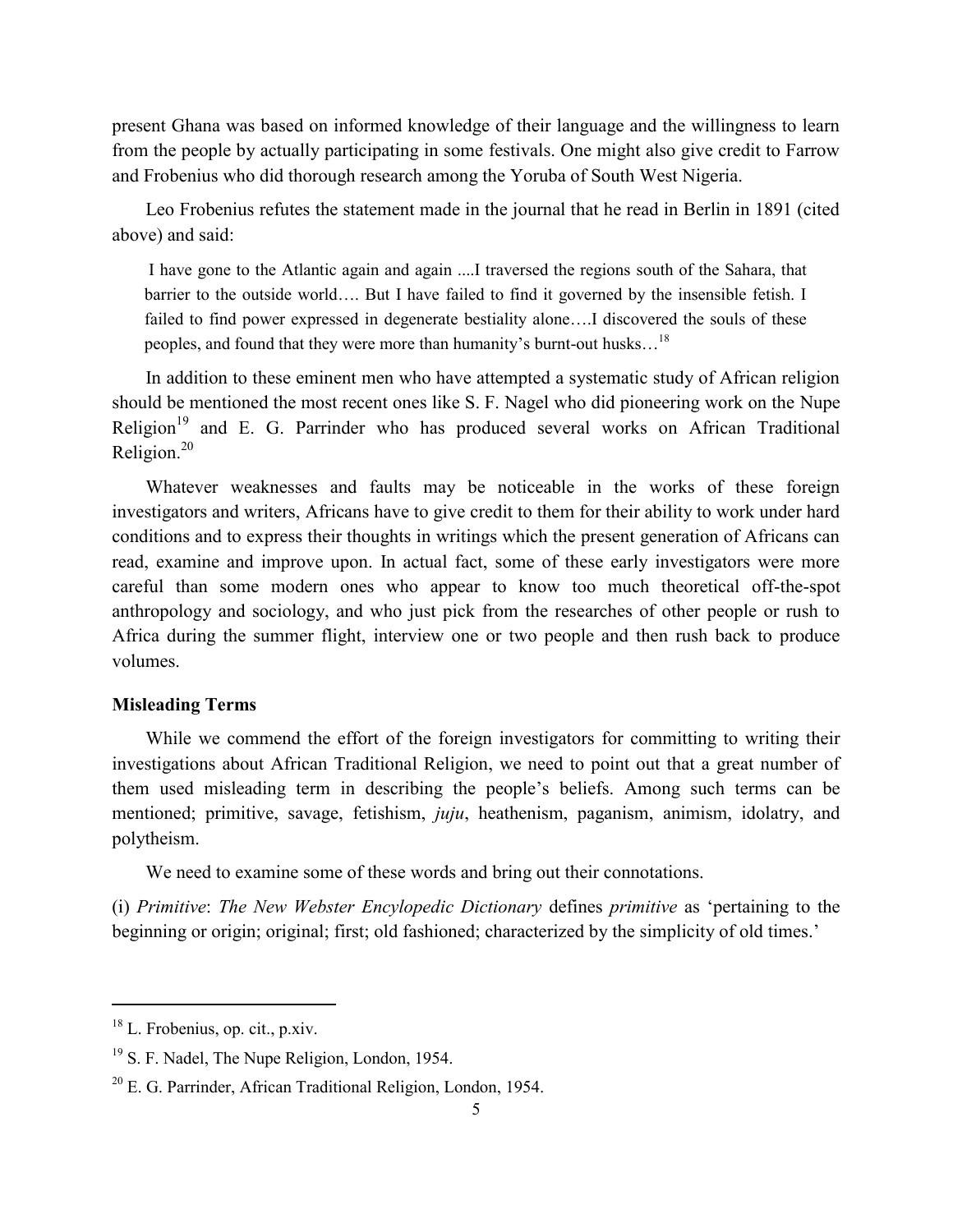It should be obvious from the dictionary meaning that this word cannot be appropriate in describing the religion of Africa or those who practise that religion. In what sense can we describe the people as old fashioned or describe their religion as simple?

The idea behind the use of such an expression is engendered by racial pride. The Western scholar making the investigation wanted to distinguish between his society (which is regarded as civilized) and the other society which is not civilized but old-fashioned-just because such a society does not have or adopt the same norm as that of the investigator. Anthropologists and sociologists like to justify their use of the word on the ground that the culture is adjudged to be that which is original in the history of the human race. African Traditional Religion has been evolving; there is in it the element of continuity as well as discontinuity. Since it is a religion practised by living persons today, changes are to be expected. Thus, strictly speaking, religion in its pristine form is no longer in existence. Every aspect of it cannot be described as original.

Whatever happens, the use of the word *primitive by* Western scholars is derogatory and, therefore, obnoxious.

(ii) *Savage*: The dictionary meaning is: "pertaining to the forest or wilderness; wild; uncultured; untamed violent; brutal; uncivilized; untaught; rude; barbarous; inhuman." In one word, *savagery* is the opposite of civilization.

Our remarks are the same as we indicated under *primitive.* We should also add that there is an element of savagery in every one of us and it should not be made the exclusive trait of a particular people.

(iii) *Fetishism*: Earlier in this paper, we came across Frobenius who claimed to have read a Berlin journal where it was stated that Africa was a place dominated by crude fetishism. What does fetish mean? Linguists claim that the word is of Portuguese origin. The early Portuguese who came to Africa saw that the Africans used to wear charms and amulets and so they gave the name *feitico* to such things. This is the same word as the French *fetiche.* The dictionary meaning of *fetish* is any "object, animate or inanimate, natural or artificial, regarded by some uncivilized races with a feeling of awe, as having mysterious power residing in it or as being the representative or habitation of a deity; hence *fetishism* is the worship of, or emotional attachment to, inanimate objects.

But Rattray corrected this wrong notion of the early investigators when he said:

Fetishes may form part of an emblem of god, but fetish and god are in themselves distinct, and are so regarded by the Ashanti; the main power, or the most important spirit in a god comes directly or indirectly from Nyame, the Supreme God, whereas the power or spirit in a fetish comes from plants or trees, and sometimes directly or indirectly from fairies, forest monsters,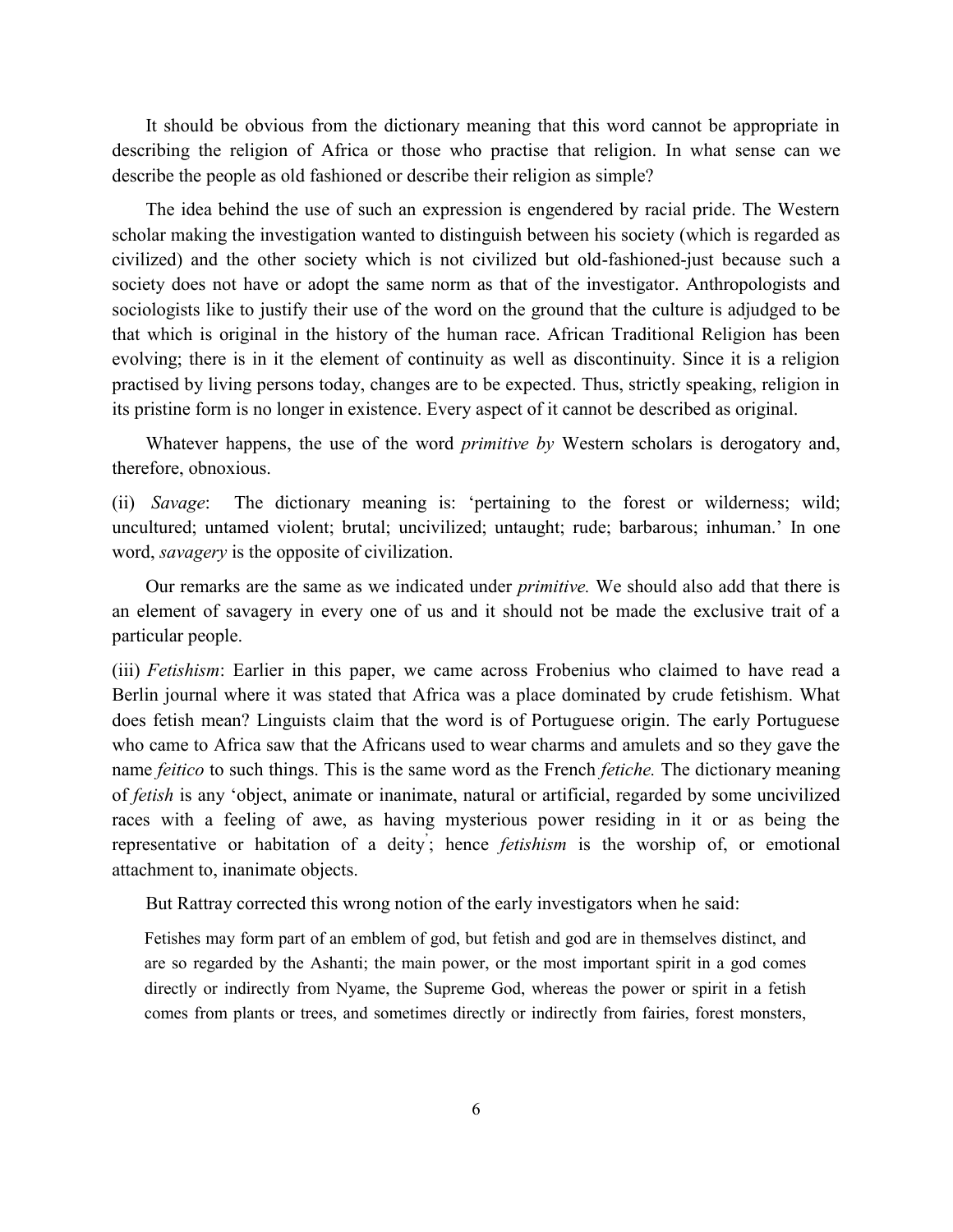witches, or from some sort of unholy contact with death; a god is the god of the many, the family the clan, or the nation. A fetish is generally personal to its owner.<sup>21</sup>

We see, then, that it would be quite wrong to describe the religion of Africa as fetishism. There may be an element of this in the day-to-day life of the Africans, but it is incorrect to describe it all as fetishism.

Many writers used the word indiscriminately. Prayers said during worship by Africans have been described as fetish prayers; the functionaries of a cult have been described as fetish priests; herbs prepared by African priests have been labelled fetish herbs, and not medical preparations, however efficacious such herbs may be; and taking an oath has been described as undergoing fetish. This is ludicrous. Parrinder has remarked that the word *fetish* is a most ambiguous word, and the time has come for all serious writers and speakers to abandon it completely and finally.<sup>22</sup>

(iv) *Juju*: The word *juju* is French in origin and it means a little doll or toy. Its application to African deities has been perpetuated by English writers. For example, P. A. Talbot in his *Life in Southern Nigera* devoted three chapters to *Juju* among the Ibibio people and discussed the various divinities among them. How can divinities, however minor, be described as toys? Africans are not so low in intelligence as to be incapable of distinguishing between an emblem or symbol of worship and a doll or toy. *Juju* is, therefore, one of the misleading and derogatory terms used by investigators out of either sheer prejudice or ignorance.

(v) *Paganism and Heathenism*: We choose to treat paganism and heathenism together because the meanings applied to them are similar, if not identical. The word *pagan* is from the Latin word *paganus* meaning peasant, village or country district; it also means one who worships false gods; a heathen. But when the meaning is stretched further it means one who is neither a Christian, a Jew nor a Muslim.

Heath*,* on the other hand, is a vast track of land; and a heathen is one who inhabits a heath or possesses the characteristics of a heath dweller. A heathen, according to the *New Webster Encyclopedic Dictionary,* is "a pagan; one who worships idols or does not acknowledge the true God; a rude, barbarous and irreligious person.'

These words are not correct in describing the indigenous religion of Africa because the people are religious and they do believe in the Supreme Being. If the only religious people are the adherents of Christianity, Judaism and Islam, then all the other world religions become either heathen or pagan, and so, uncivilized! Presumably these terms are used in an attempt to distinguish between enlightenment and barbarity. What has this to do with religion? We think such terms are more sociological than religious.

 $21$  R. S. Rattray, Ashanti, 1923, pp.24ff.

<sup>22</sup> E. G. Parrinder, *African Traditional Religion*, p.16.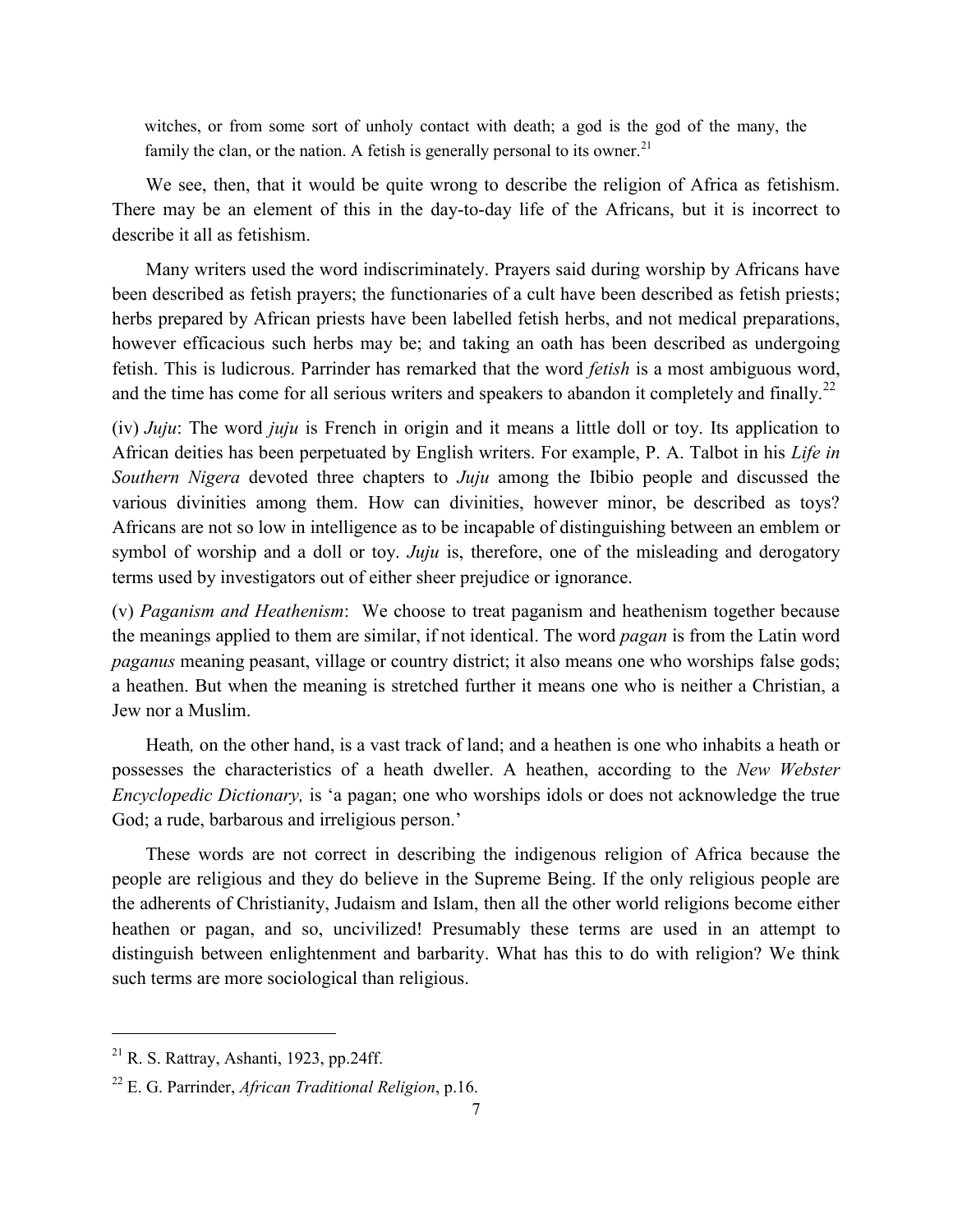(vi) *Animism*: The great advocate of the theory of animism was E. Tylor in his *Primitive Culture.*<sup>23</sup> Many writers still describe the African Traditional Religion as animistic. This means attributing a living soul to inanimate objects and natural phenomena.

From our own study of the African Traditional Religion, we find there are unmistakably elements of animism. For example, the Iroko tree is not an ordinary tree; it is believed to be inhabited by a spirit; the Oshun River (in Western Nigeria) is believed to be more than an ordinary river because the spirit (Oshun) dwells in it and this makes the river efficacious in many respects, especially during barrenness. Lightning and thunder are manifestations of the thunder god.

But when we have said this, we also need to add that it would be wrong to categorize the whole religion as animism. Every religion has some belief in the existence of the spirit. Even Christianity sees "God as Spirit, and they that worship are to worship in spirit and truth". In other words, animism is a part definition of every religion. But to say that the African Traditional Religion is animistic would not be correct.

(vii) *Idolatry*: Idol means false god; and so idolatry is the worshipping of false gods or that which is not real. The word idol is used to describe the object which is an emblem of that which is worshipped by the Africans. The object may be a piece of wood or of iron or a stone. These objects are symbolic. Each of them has a meaning beyond itself, and therefore is not an end in itself. It is only a means to an end. If, for example, a piece of wood representing Obatala (a Yoruba deity) is eaten by termites, the worshippers of Obatala will not feel that their god has been destroyed by the termites, because the piece of wood is only a symbol, serving as a visible or concrete embodiment of that which is symbolised.

Symbolic representation is not peculiar to African Traditional Religion. It is found in most religions. It is used principally to aid man"s perception and concentration and to remind the worshipper of the divine presence. If this is the object of the symbol, it must be wrong to describe it as an idol. But experience shows that material representation often becomes a danger in religion when the worshippers make the emblems an end in themselves. In this way, the difference between the material object and the reality represented by it becomes obscured.

African Traditional Religion is not essentially idolatrous, but it has a tendency to become so if the cult and the symbols of the divinities are so emphasized as to exclude the Supreme Being. The various divinities that are represented are in fact technically representatives or servants of the Supreme Being. It needs to be emphasized that the Supreme Being cannot be represented like the divinities. We must also point out that, to the Africans, the material has meaning only in terms of the spiritual. It is the spiritual that gives meaning and importance to the visible material

<sup>23</sup> See E. Tylor, *Primitive Cultures*, Vols. I and II.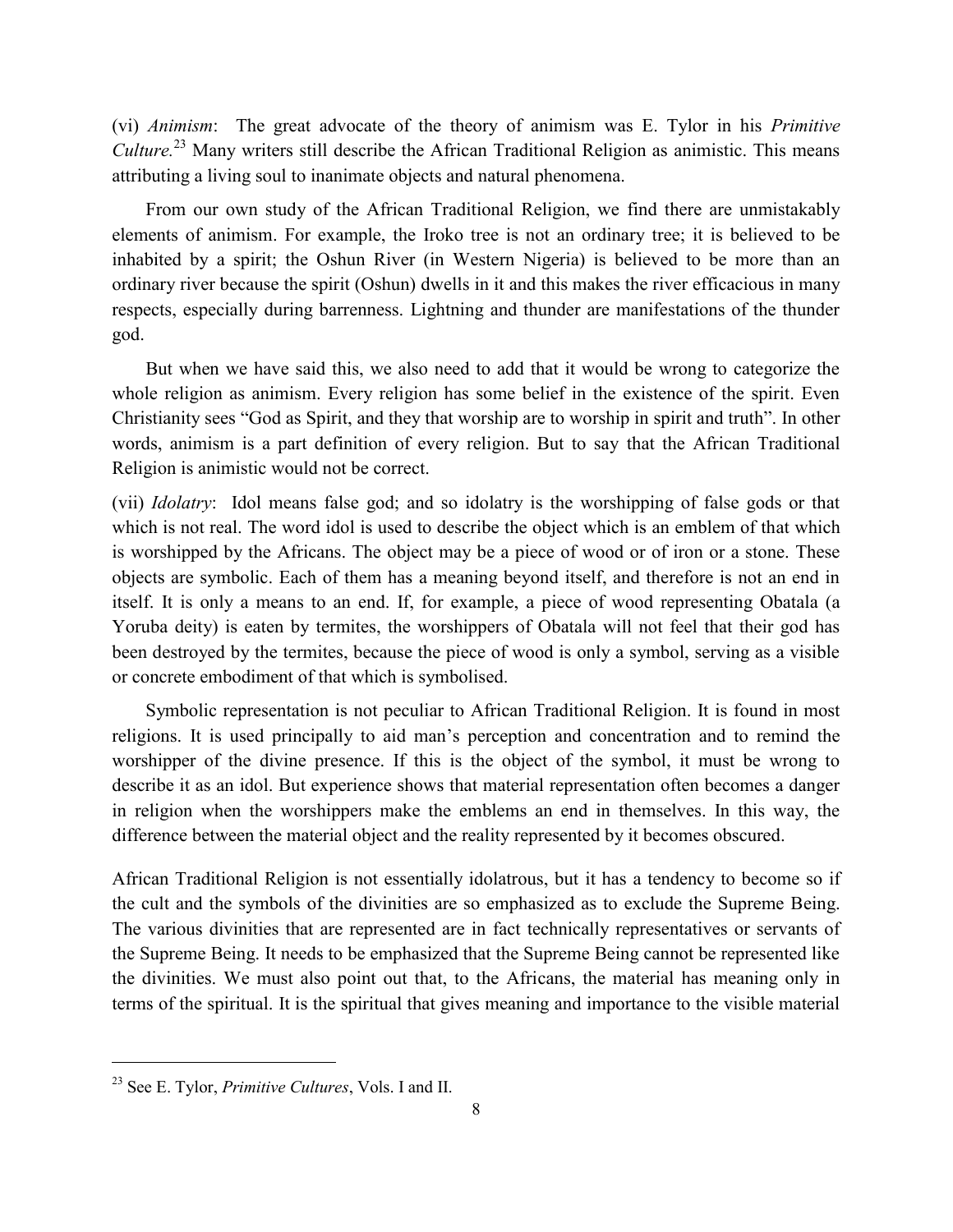object. The symbols or emblems may fall into disuse or crumble or be replaced, but the spiritual entity represented never changes.

(viii) *Polytheism*: "In West Africa," said Parrinder, "men believe in great pantheons of gods which are as diverse as the gods of the Greeks or the Hindus. Many of these gods are the expression of the forces of nature, which men fear or try to propitiate: These gods generally have their own temples and priests, and their worshippers cannot justly be called animists, but polytheists, since they worship a variety of gods."<sup>24</sup>

Here, while Parrinder was trying to discourage the use of the term *animism* in connection with the religion of Africa, he created another problem by suggesting the term *polytheism.* We can understand what the problems are. In a proper polytheism, the gods are all of the same rank and file. The difference between that type of polytheism and the structure of African Traditional Religion is that in Africa the Supreme Being is not of the rank and file of the divinities. The origin of the divinities can be traced; the divinities can be represented; they are limited in their power; they came into being by the power of the Supreme Being who is unique, wholly other and faultless and who owes His existence to no one. The Africans do not and cannot represent Him in the form of an image as they can do with the divinities.

Parrinder made this mistake because in his *West African Religion* he claimed that the Supreme God or Creator is "sometimes above the gods, sometimes first among equals."<sup>25</sup>

This is not correct. The Yoruba, for example, never rank the Supreme Being, Olodimave with the divinities (*orisa*), neither do the Edo confuse Osanobuwa with the divinities (*ebo*). The truth of the matter is that Africans hold the Supreme Being as a venerable majesty who has several servants (the divinities) under Him to carry out His desires. He is in a class by Himself. This is why it is not appropriate to describe the religion as polytheistic.

#### **Modified Monotheism**

 $\overline{\phantom{a}}$ 

Can we find a precise term for this religion which believes in the Supreme Being under whom subordinate divinities serve His will? Present eminent African scholars, like Professor E. Bolaji Idown and Professor John Mbiti, have emphasized the fact that the world of the Africans is a theocratic one, ruled and governed by the decree of the Supreme Being. In order to administer the world, however, the Deity has brought into being divinities who are His ministers or functionaries. These divinities act like intermediaries between men and God.

The Supreme Being is given different names by different groups of people. When we examine the names, we gain a greater insight into the peoples" concept of God, as they are descriptive of His character and attributes. For example, among the Yoruba, He is called

<sup>24</sup> E. G. Parrinder, *African Traditional Religion*, p.24.

<sup>25</sup> E. G. Parrinder, *West African Religion, London*, Epworth, 1949, p.26, 1969 edition, p.12.